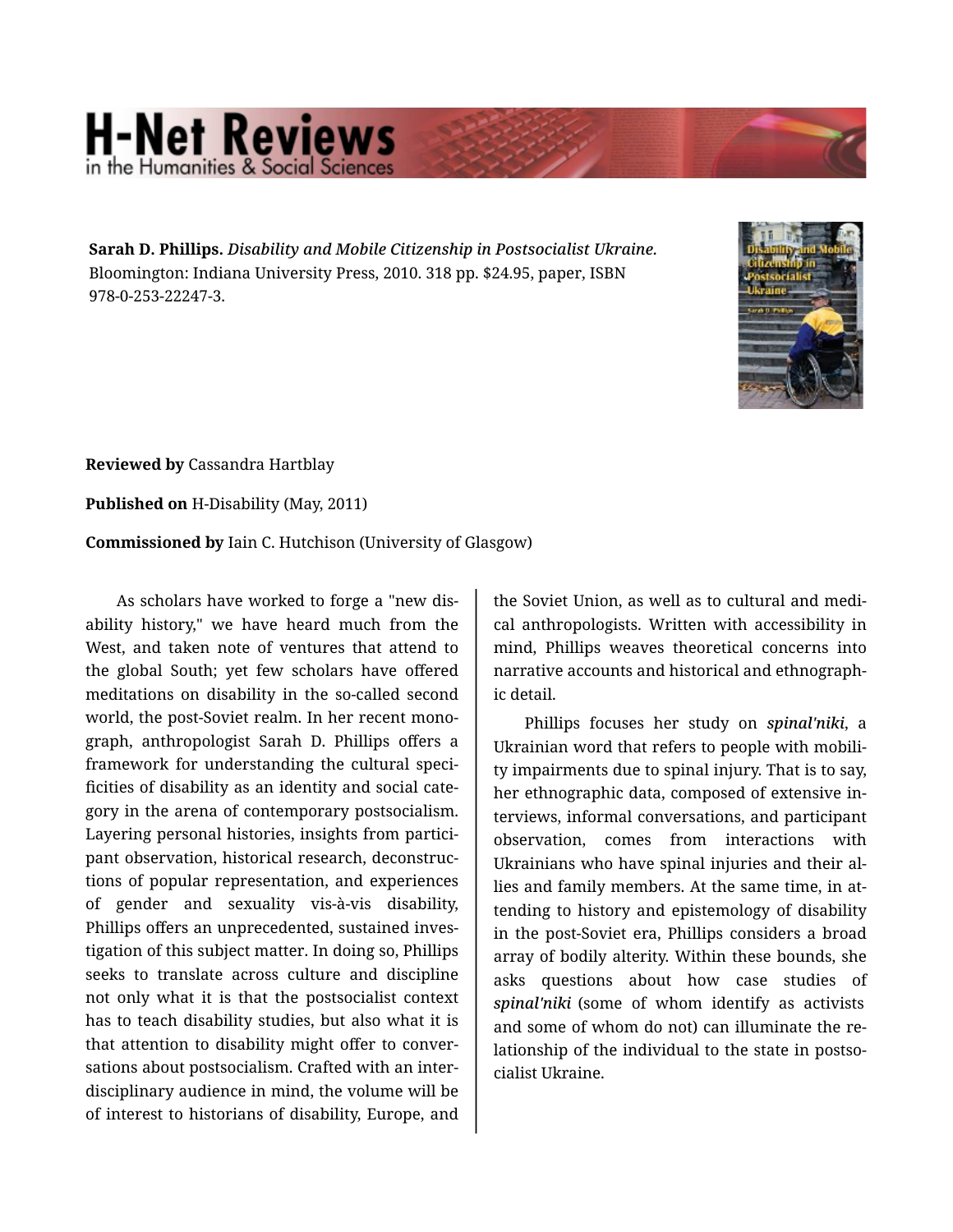Phillips argues that given this context, the dis‐ abled and their allies make what she calls "hybrid claims" on the state (p. 7). She defines this phrase ideologically and temporally, demonstrating that her interlocutors are "engaging with both the residual and the new, often in unexpected ways" (p. 238). The "hybridity" here also speaks to theo‐ retical concerns about the way that disability can be mobilized as an identity to make claims on the state; Phillips observes that disabled Ukrainians are "alternatively emphasizing ... either physical limitations," in order to claim benefits, or "poten‐ tial social and economic contributions" to make claims to unattenuated rights as citizens (p. 7). Phillips emphasizes that these hybrid strategies are *unexpected*, not in relation to disability move‐ ments elsewhere (indeed, she offers little compar‐ ative framework, although the United States is an implicit reference point, and she mentions British social model theory), but that the Ukrainian movements are unexpected in the way that citi‐ zens negotiate between Soviet modes of claiming social support and Western/neoliberal models of rights and entrepreneurship.

Phillips introduces the concept of "mobile citi‐ zenship," originally coined by anthropologist Aih‐ wa Ong to describe the type of selective affinity to various discourses subsumed under the category of global neoliberalism, and renders it a double entendre by relating the phrase to the material and social mobility of her informants. She de‐ scribes strategies that *spinal'niki* deploy toward becoming more socially mobile, in spite of the ex‐ pectation that being physically immobile implies social immobility. Phillips takes care to emphasize the immense variation of personalities and per‐ sonal narratives among eight adult *spinal'niki*. By calling for state investment in wheelchair distri‐ bution and technologies, lobbying for greater ac‐ cessibility in public spaces, creating sporting groups that entertain and energize longtime *spinal'niki*, and developing outreach groups that aid the recently paralyzed in transitioning into new lives as wheelchair users, Ukrainian activists

counteract and disprove expectations. In doing so, they become more mobile as citizens. This con‐ ceptual formulation is most explicitly addressed in the introduction and conclusion to the volume; individual chapters indirectly bring the reader closer to understanding the ways that investiga‐ tions of both the post-Soviet context and disability articulate one another in novel ways.

Phillips, in sketching out a framework for en‐ countering postsocialist disability, takes on an enormous task. Rather than attend to a particular theoretical apparatus, in each chapter, she applies a different theoretical heuristic from the toolbox of disability studies to the post-Soviet context. This is both a strength and weakness of the vol‐ ume. On the one hand, in this way, Phillips em‐ ploys several different manners of approaching disability, adapting the means of analysis to the specificities of postsocialism. On the other hand, each chapter could be developed into a book of its own. In plowing the path, Phillips has broken new ground that deserves much further scholarly at‐ tention.

In chapter 1, Phillips introduces a young man with a spinal injury, who, along with his mother, becomes an activist in the *spinal'niki* community; by means of this personal history account, she in‐ troduces the reader to themes that resonate throughout the volume. Chapter 2 describes con‐ stellations of disability in Soviet state socialism and its aftermath. In this chapter, substantively historical in nature, Phillips focuses on the institu‐ tional structures that articulate the experience of disability in the Soviet and post-Soviet eras; exam‐ ining "housing, education, rehabilitation, and work vis-à-vis the disabled," she encourages "readers to reconsider some assumptions about the evolution of disability rights outside the West" (pp. 10-11). Chapter 3 focuses on contemporary in‐ stitutional structures and interactions between activists and the state. Here Phillips describes, through ethnographic case studies that build on interviews and participant observation, the vari‐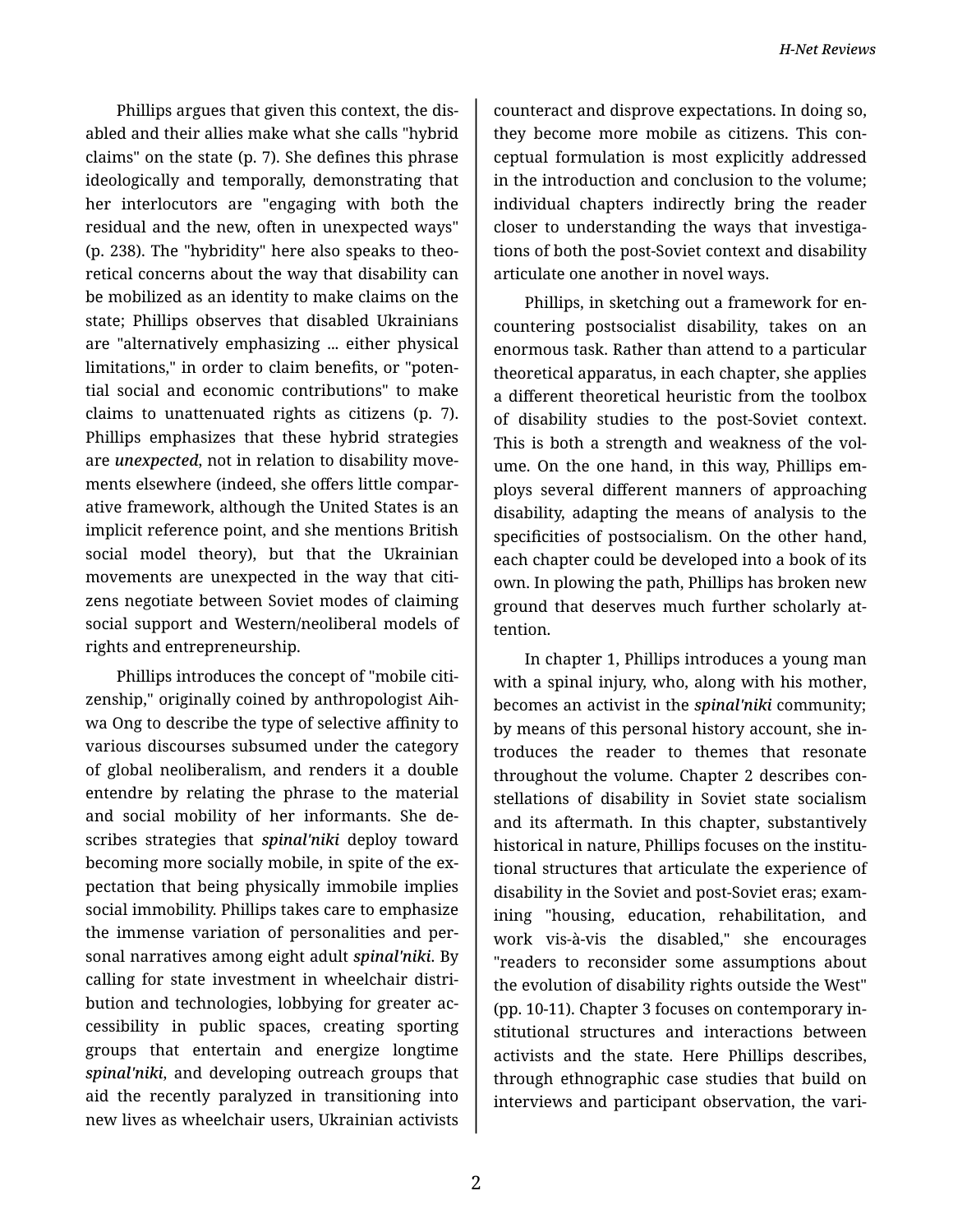*H-Net Reviews*

ous strategies used by contemporary activists. These include lobbying, public-private partner‐ ships, international networking to draw on inde‐ pendent living frameworks, and participation in the grey economy.

Chapter 4 moves from the technical to the epistemological, examining the ways that disabili‐ ty is represented in public discourse, especially news media, in contemporary Ukraine. Building on Rosemarie Garland-Thompson's framework of visual representations of disability in the United States, Phillips sketches out four ways in which disability is deployed as a trope or story device in popular media.[1] Historians and disability schol‐ ars unfamiliar with the post-Soviet context will find this chapter to be an accessible documenta‐ tion of how disability is represented in contempo‐ rary Ukraine (I find Phillips's framework here to be broadly applicable to post-Soviet Russia as well). Of note is Phillips's proposal of a "critical" genre conversation about disability, which de‐ scribes a particular manner of deploying disabili‐ ty rights concerns to demonstrate ways that the Ukrainian government "contrasted unfavorably with [corresponding organs] in the West, especially [in] Western Europe and the United States" (p. 150). Departing from Garland-Thompson's frame‐ work, this category speaks to the contextual poli‐ tics of post-Soviet Ukraine, and the pressure from below for the state to align itself--in policy and al‐ liance--with Europe rather than with the Russian Federation.

Chapter 5 explores performative gender roles and sexuality as experienced and negotiated by disabled Ukrainians. By parsing the way that gen‐ der expectations articulate the experiences, goals, stigma, and challenges facing women and men as *spinal'niki* in contemporary Ukraine, Phillips not only tells us much about local masculinity and femininity, but also deepens the ethnographic de‐ scription of the experience of disability. She in‐ cludes first person narrations of sexual experi‐ ences, public perceptions, and accounts of parent‐

ing as a disabled woman. In the conclusion to the volume, Phillips both reiterates the arguments of previous chapters and introduces new concepts. Here, for the first time, she suggests that feminist reimaginings of kinship relations, which stress *in‐ ter*dependence rather than independence, may of‐ fer new ways for addressing disability in post-So‐ viet contexts.

Phillips includes a postscript note on method‐ ology and sources. It is here that she explicitly de‐ scribes her standpoint vis-à-vis disability theory, positioning her analysis outside of the "impair‐ ment-disability dyad." She writes, "the assumption that biological difference and physical 'deviance' can be measured against an objective standard, in a scientifically neutral way, runs counter to the rich research in anthropology and related disci‐ plines documenting the complicated cultural and political influences that shape biomedicine vari‐ ously in different places and times" (p. 251). Rather, she emphasizes "body cultures" (following Susan Brownell), or experiences of the body that are culturally contingent and complexly constituted (p. 252).

By limiting her consideration to *spinal'niki*, Phillips is able to focus on a particular set of con‐ ditions, needs, and embodied negotiations. Addi‐ tionally, the nature of traumatic spinal injury of‐ fers a ripe entrée into the temporal uncertainty of the body--a device that helps readers to enter into the predetermined attitudes that post-Soviets hold toward disabilities. For instance, Phillips writes, "One man who became a *spinal'nik* described his attitudes toward disabled persons prior to his spinal injury: 'I was eating breakfast, looking out the window. I saw a girl down below, and some‐ thing struck me. She probably had cerebral palsy. I found myself thinking--cynically, and now, I real‐ ize, stupidly--Why do people like that live near us? Why can't they all be rounded up, all those old, weak ones who can barely walk? Let them live separately, far away, to keep them out of sight'" (p. 23). However, naturally, this leaves many di‐

3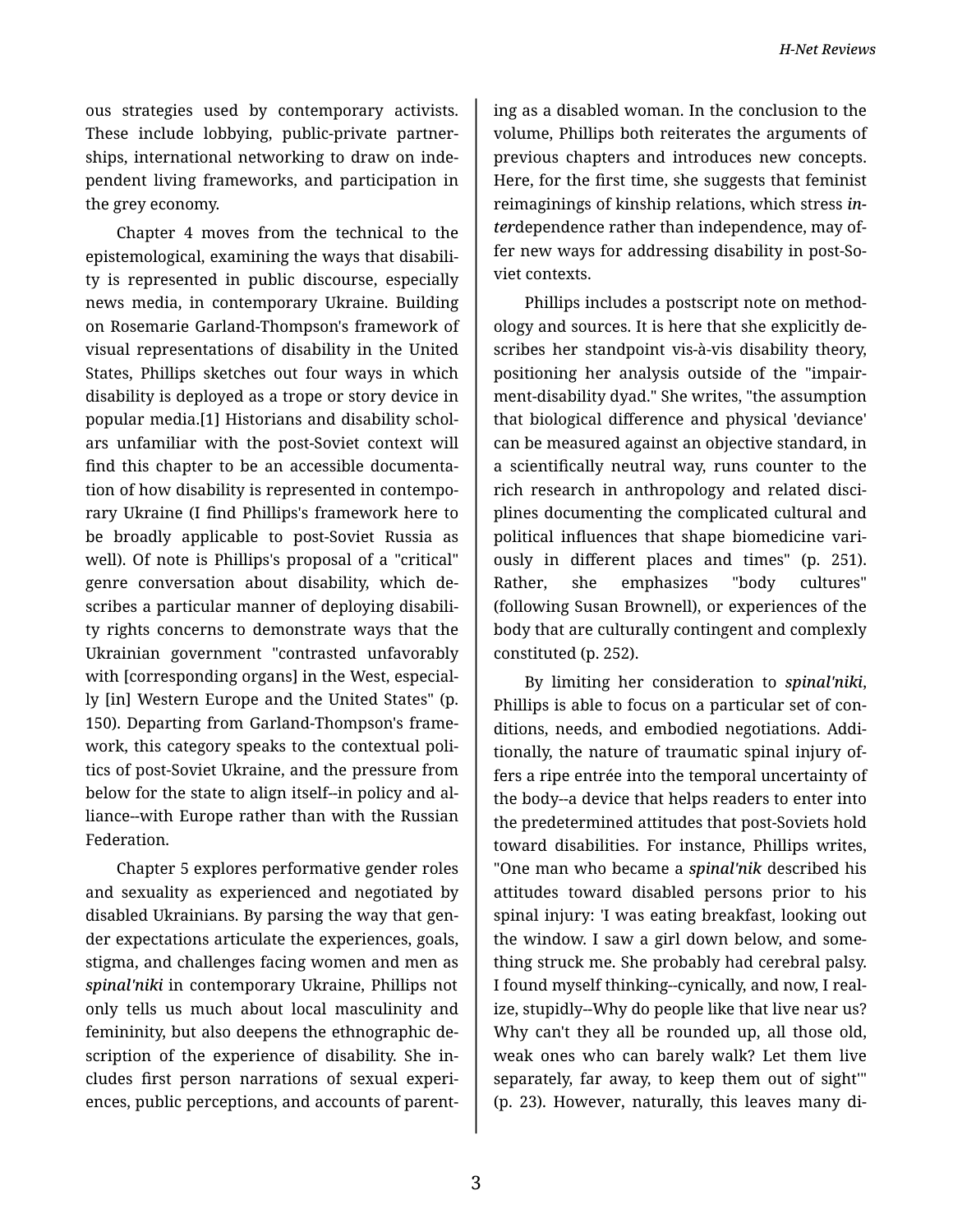mensions of disability unaddressed (which Phillips recognizes), and we wonder if the notion of "mobile citizenship" developed here extends to those with cognitive disabilities or mental illness; or how, for instance, terminal illness is conceptu‐ alized. This is not the scope of Phillips's work, and certainly her mastery in detailing this aspect of disability in Ukraine awakens us to our lack of knowledge about these issues in the post-Soviet context more broadly.

Ultimately, Phillips offers a comprehensive and thoughtful monograph on disability in the post-Soviet context. Historians will find that chap‐ ter 2, "Out of History" (expanding on Phillips's 2009 article in *Disability Studies Quarterly*) sketches out a genealogy of disability as both an administrative category and an epistemological construct in the Soviet Union. This is a welcome addition to the field, as little work has document‐ ed this history in a sustained manner. The chapter is skillfully written so that historians of disability will find a fascinating counterpoint to disability in the "West," while historians of the Soviet Union will encounter a largely untapped resource--the lens of disability--through which to explore the popular subjects of Soviet work, productivity, edu‐ cation, and ideology. Phillips, a scholar with a background in ethnography of nongovernmental organizations and women's movements, brings lenses of gender and organizational mobilization skillfully into play. As an anthropologist, she is adept at sketching out the institutional structures that have an impact on the lives of people with disabilities and their families, and the interna‐ tional networks that activists draw on to devise lobbying strategies. Likewise, by weaving the structural with personal anecdotes, the minutiae of daily life, and "thick description," Phillips re‐ minds us why ethnography is uniquely suited to document contemporary disability struggles.

Note

[1]. Rosemarie Garland-Thompson, "Seeing the Disabled: Visual Rhetorics of Disability in Pop‐

ular Photography," in *New Disability History: American Perspectives*, ed. Paul K. Longmore and Lauri Umansky (New York: New York University Press, 2001), 335-374.